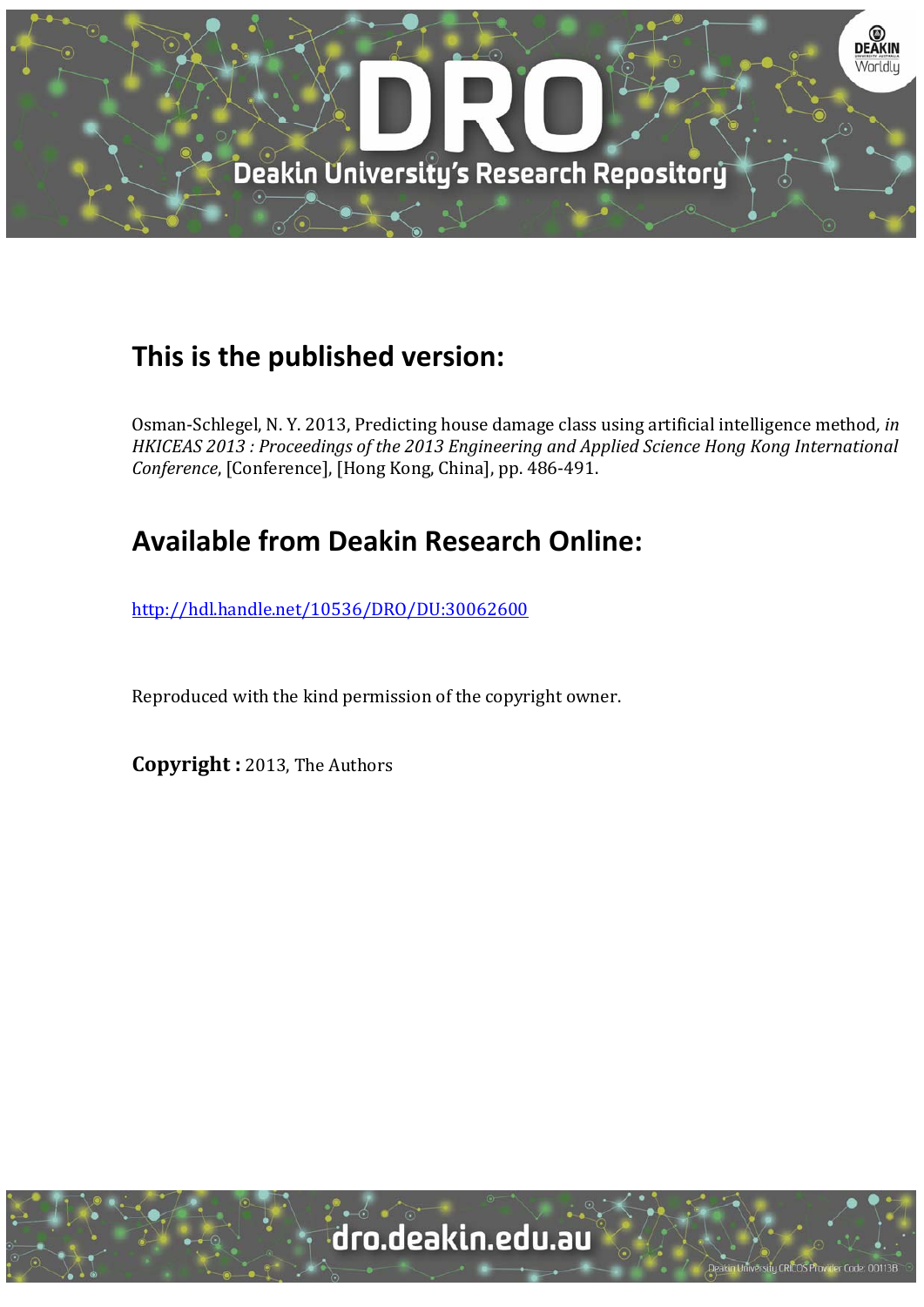# **HKICEAS-800 Predicting House Damage Class Using Artificial Intelligence Method**

### **N.Y. Osman-Schlegel**

School of Architecture and Built Environment, Deakin University, Geelong Waterfront Campus, Victoria, Australia [linda.osman@deakin.edu.au](mailto:linda.osman@deakin.edu.au)

#### **Abstract**

The unsatisfactory performance of light structures founded on expansive soils subject to seasonal movements is frequently reported since the early 1950's in Australia. Excessive movements have caused damage to numerous structures that have not been adequately designed to accommodate soil volume changes. However, the sole presence of expansive soil is not necessarily the main cause of damage. Other factors such as vegetation, climate factors, types of construction materials and geology type may also contribute. This paper presents a model which predicts the damage class by analyzing combinations of the contributing factors using artificial intelligence methods. This model can help to identify if any serious and urgent repairs are necessary and immediate actions could be initiated without delay.

Keyword: house damage, artificial intelligence, light structures, damage class, structural movements

#### **1. Introduction**

The structural system for a light structure must be capable of transmitting both vertical and lateral loads. For all loading conditions it is important for the structural system of the house to be continuous from the roof through to the foundations with clearly defined load paths [1].

Lightly loaded buildings such as houses are especially vulnerable to damage because these structures are often less able to suppress the differential heave of the swelling foundation soil [2]. Researchers have been trying to predict structural movements on expansive soil for years [3]. However, it is not easy as there are many factors that need to be considered such as the type and behavior of expansive soils, type of footings, climates and the presence or removal of vegetations and other buildings

In Melbourne, Australia, the analysis of damage to public housing stock in the western suburbs of Melbourne showed increased damage in the last decade with increasing complaints of damage in recent times have been reported to building practitioners [4]. The danger zones for footing failures in Victoria according to Archicentre Ltd. [5] are concentrated in the western and north western suburbs with approximately 50% of the houses affected by foundation movement.

The worldwide interest in research on expansive soils in the last four decades resulted in numerous methods being proposed for the prediction of soil movement [6]. The Housing Industry Association has estimated that more than 1000 houses could be damaged due to a problem called slab heave which is an upward movement in the concrete slab foundation that creates unsightly cracks in the plaster of a house's internal walls [7]. Although an analytical tool for the prediction of movement is extremely important, there has been a slow advancement in the development of such a tool for solving practical engineering problems.

It is known that the sole presence of expansive soil is not necessarily the main cause of damage to structures. Other factors such as vegetation, climate factors, types of construction materials and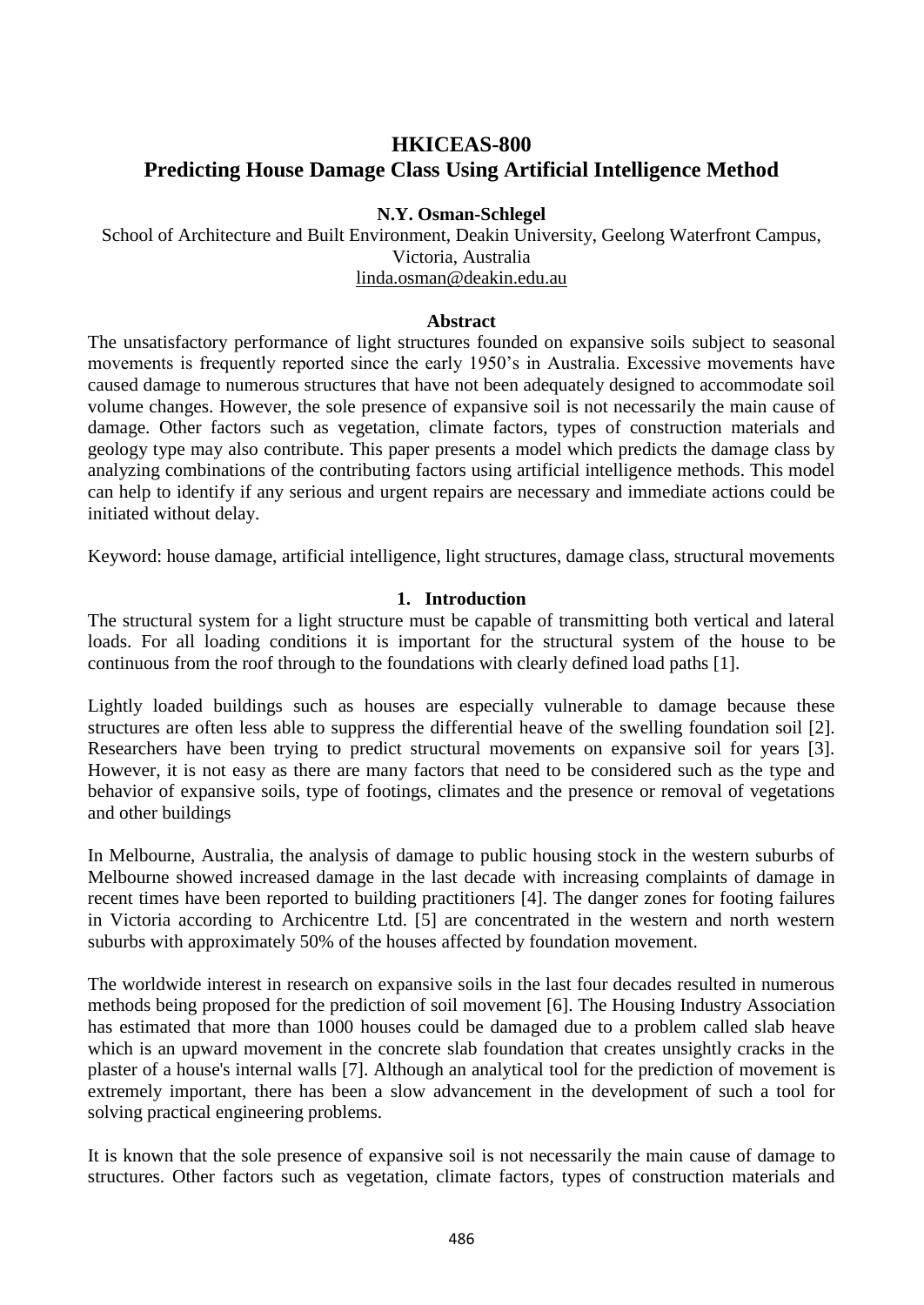geology type may also contribute to damage. This paper presents a model which predicts the damage class by analyzing combinations of factors using artificial intelligence methods.

#### **2. Database**

The data is extracted from reports obtained from the Building Housing Commission, Victoria which owns and manages over 73,000 properties across Victoria. The reports are recorded by different engineering companies based only on the tenants complain and site investigation of the properties. 600 housing damage reports are extracted for the purpose of this project. A series of factors that are known to be dominant in causing damage to light structures are chosen including: structural type, footing type, the presence of vegetation, soil type, age, and climate change [3]. However, not all the information needed is available in the Building Housing Commission reports. Therefore, important information such as climate, geology and vegetation had to be extracted from relevant maps.

The change in climate, presence of vegetation, and the structural characteristic are the factors that have the most influence on the movement of light structures. Changes in climate influence the seasonal and long term effect of the volume change of the soil thus leading to ground movement. In addition, vegetation causes movements of buildings of up to 150mm settlement and 100mm heave [8]. Another important factor that influences the movement of structure is its structural characteristic. These factors depend on the ability of the structure to absorb movement. For example, raft footings have the advantage of reducing differential settlements and they are the most suitable footing type in expansive soils. As for the wall type, brick veneer is less prone to damage due to its capability of absorbing flooring movements.

Most of the information in the reports is text form. In order to use this information for analysis purposes it is transformed into numeric form. The information is uniformly mapped into the  $\{0, 1\}$ interval. This is to ensure uniformity across the values in all categories. Since all values are between 0 and 1, there will not be any bias towards larger or smaller values.

This is important to avoid any learning bias.

#### **3. Artificial Intelligence method**

A Neural Network is a computing paradigm inspired by the human brain which consists of an interconnected group of simple processing elements, called neurons that are working together to generate an output function. As in nature, the Artificial Neural Network changes its connection structure based on information that flows through the network. The output function is largely determined by the connections between the processing elements. The goal of the network is to learn or to discover some association between the input and output patterns, or to analyze, or to find the structure of the input patterns [9].

Genetic Algorithms are a class of search algorithms modeled on the process of natural evolution and have been shown in practice to be very effective at function optimization, efficiently searching large and complex (multimodal, discontinuous, etc.) spaces to find nearly global optima [10]. Genetic Algorithm generally improve the current best candidate monotonically by keeping the current best individual as part of its population while it searches for better candidates [11].

A hybrid Neural Network trained with Genetic Algorithm is adopted for the development of a model for the prediction of the damage class based on the chosen input parameters. The model is based on the selected options and variables from the hybrid Artificial Intelligence technique as shown in [Figure .](#page-3-0) The benefit of a hybrid Artificial Intelligence model lays in the fact that it can be used to derive an unknown functional relationship between the input parameters and the output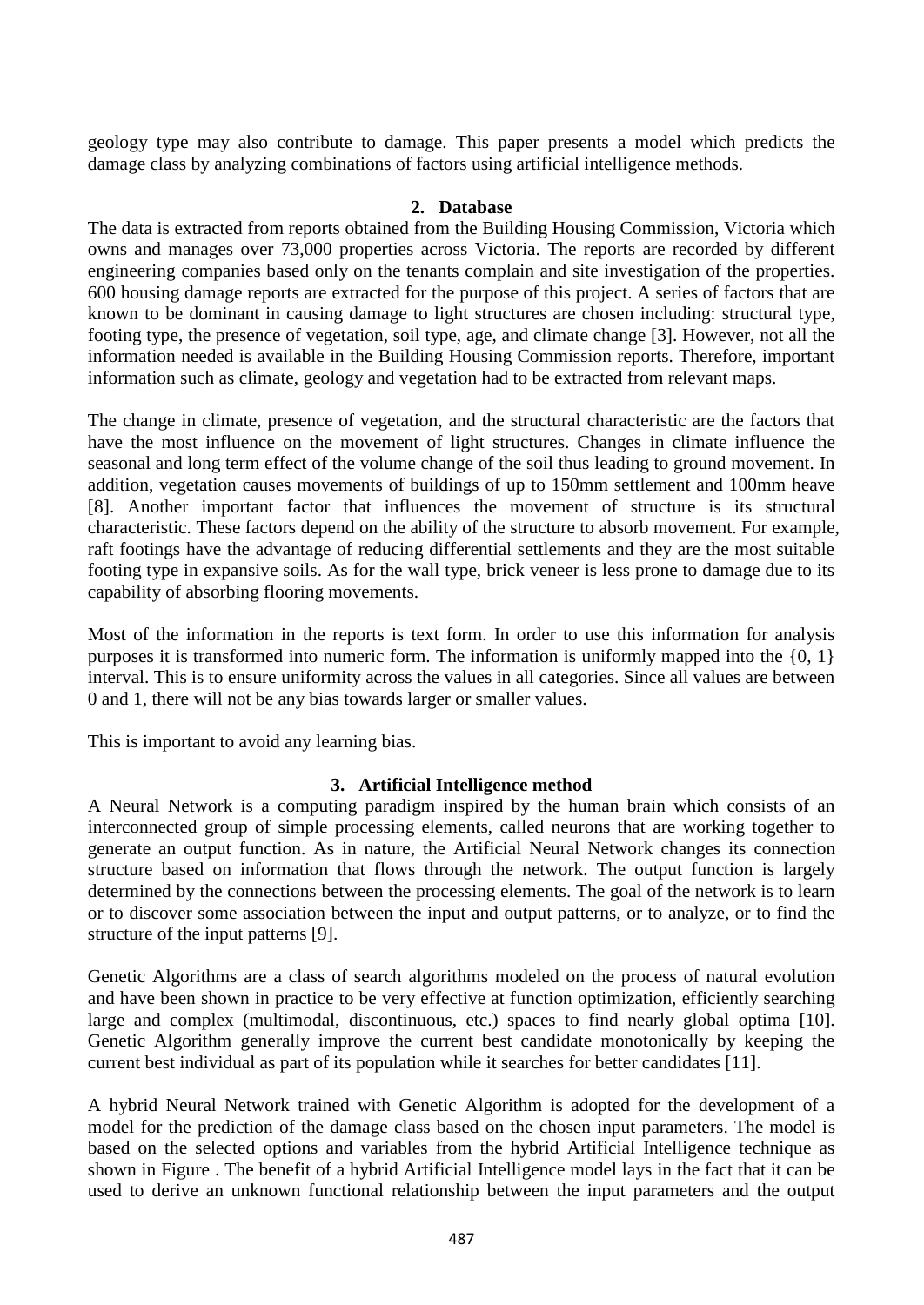purely based on observations. This is particularly useful in the application of Building Housing Commission data because the complexity of the data makes the design of such a function by hand impractical.

The model is derived under the assumption that there is a functional relationship between the input parameters M and the damage class (DC) as shown in equation (1).



**Figure 1**

## **4. Prediction of damage class**

<span id="page-3-0"></span>Damages in light structures vary from slight to moderate or severe damage. Categorization of visible damages in structures is critical for assessing the potential effect of expansive soils. The slight, moderate, and severe categories are in most cases based on crack size and pattern. [Table](#page-3-1)  refers to the 5 damage classes that are the possible output of the model. The classification of damage and descriptions are adopted from the Australian Standard 2870 [12].

A simulation function is used to predict the damage class. A simulation function simulates the input (the scenario) and the network (the model), and returned an output (damage class). Since the output values would give a mean value, a scaled output value for each damage class is developed as shown in Table 1. For example, a property would have damage class 0 when the output value of the simulation function is between 0 and 0.125.

<span id="page-3-1"></span>

|              | Table 1                 |                                                            |  |  |  |
|--------------|-------------------------|------------------------------------------------------------|--|--|--|
| Damage       | <b>Scale</b>            | <b>Description</b>                                         |  |  |  |
| <b>Class</b> |                         |                                                            |  |  |  |
|              | $\sim$ DC $\leq$ 0.125  | Hairline cracks, insignificant movement of slab from level |  |  |  |
|              | $0.125 < DC \leq 0.375$ | Fine cracks (do not repair). Slab reasonably level         |  |  |  |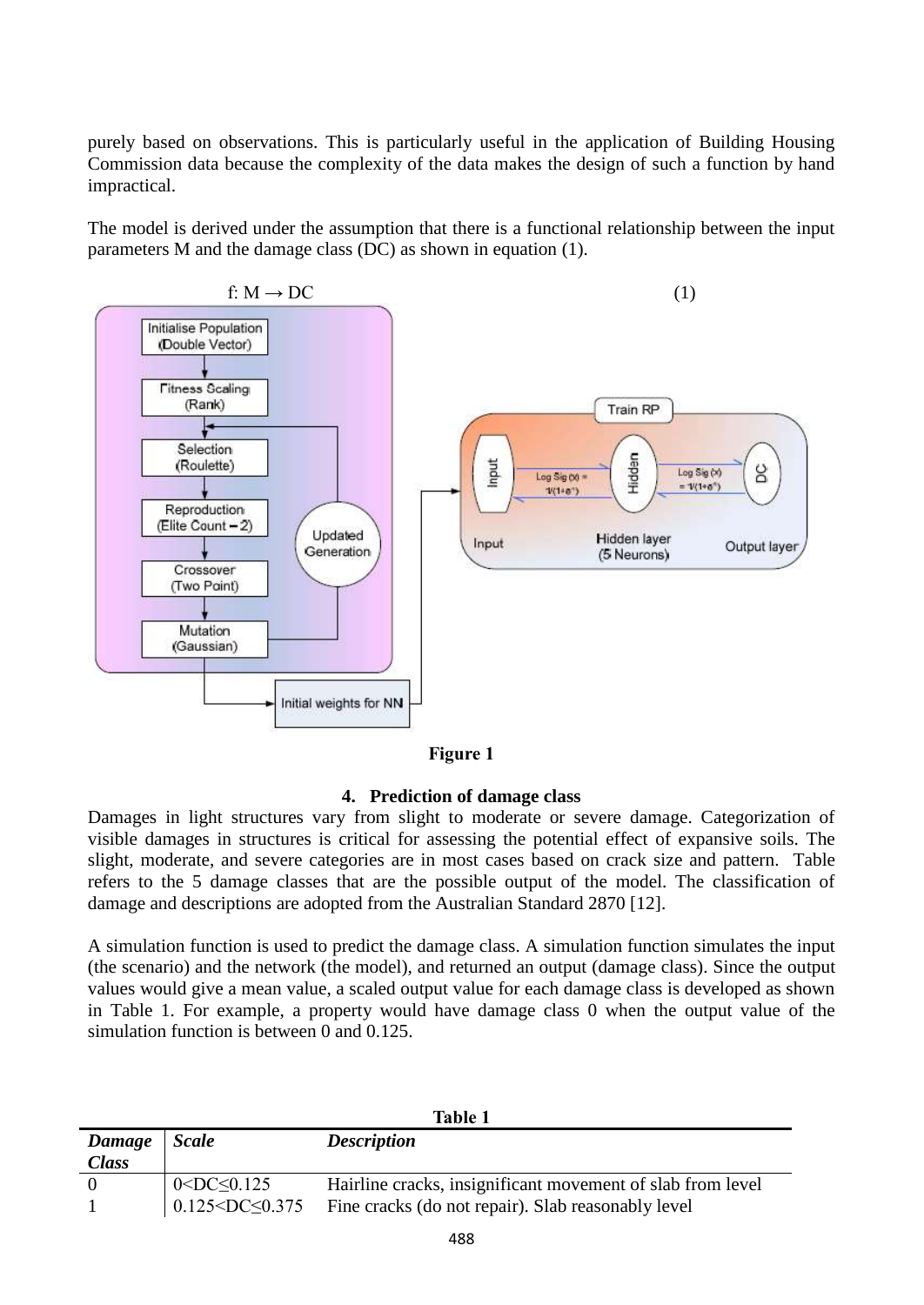|          | $\vert 0.375 \leq DC \leq 0.625$ Distinct crack. Change in level                      |
|----------|---------------------------------------------------------------------------------------|
|          | $\vert 0.625 \leq DC \leq 0.875$ Wide crack. Change in level                          |
| $\Delta$ | $\vert 0.875 \leq DC \leq 1.000$ Extensive repair work. Gaps in slab. Change in level |

### **Scenarios with typical combinations of parameters in real life as shown in**

[Table 2](#page-4-0) are used for prediction. However, due to the possibility of various different scenarios, only eight scenarios are predicted. The first scenario (Scenario 1) acts as "guidance" when the variables for each input parameters are changed (Scenarios 2 to 8). Scenarios 2 to 8 were used to compare other variables with scenario 1 which is considered to have "extreme" variables except geology. The variables for the parameters used in scenario 1 have been shown to influence damage to light structures. For example, West Melbourne showed the most reported damage. On top of that, it is assumed that old buildings are more prone to damage.

<span id="page-4-0"></span>

|                 |                                   |                  |                          | <b>Table 2</b>    |           |                   |                |
|-----------------|-----------------------------------|------------------|--------------------------|-------------------|-----------|-------------------|----------------|
| <b>Scenario</b> | <b>Region</b>                     | Footing          | Wall                     | Geology           | Age       | <b>Vegetation</b> | <b>Climate</b> |
|                 | WM                                | <b>RS</b>        | BV                       | Tertiary          | $41 - 50$ | Presence          | Dry            |
| 2               | $\overline{\mathbf{I}\mathbf{M}}$ | <b>RS</b>        | BV                       | Tertiary          | $41 - 50$ | Presence          | Dry            |
| 3               | <b>WM</b>                         | ${\bf S}{\bf F}$ | BV                       | Tertiary          | $41 - 50$ | Presence          | Dry            |
| $\overline{4}$  | WM                                | <b>RS</b>        | $\overline{\mathbf{DB}}$ | Tertiary          | $41 - 50$ | Presence          | Dry            |
|                 | WM                                | RS               | BV                       | <b>Quaternary</b> | $41 - 50$ | Presence          | Dry            |
| 6               | WM                                | <b>RS</b>        | BV                       | Tertiary          | $1-10$    | Presence          | Dry            |
|                 | WM                                | RS               | BV                       | Tertiary          | $41 - 50$ | <b>Adjacent</b>   | Dry            |
| 8               | WM                                | <b>RS</b>        | BV                       | Tertiary          | $41 - 50$ | Presence          | Wet            |

WM-West Melbourne, IM-Inner Melbourne, RS-Raft Slab, SF-Strip Footing, BV-Brick Veneer, DB-Double Brick

The output values for the damage class for scenarios 1 to 8 after simulation are shown in [Table .](#page-5-0) Most of the scenarios with the exception of scenario 8 gave damage class 2. Scenario 8 with different climate condition gives the highest output value of 0.746 which falls in damage class 3. This indicates that wet climate conditions cause more significant damage.

In [Table ,](#page-5-0) when double brick is used in the scenario, the output value is higher compared to brick veneer. This is somehow not surprising as houses constructed with brick veneer are not as prone to cracking as solid brick (double brick) houses in reactive soil areas. Due to its brittleness, double brick houses are prone to cracking even when the walls have undergone only small distortion.

There is an increase in the output values, when different variables are used for different parameters. This shows that all these parameters are significant in predicting damage class.

The presence of vegetation for example has an influence in the damage class. The output value for scenario 6 which uses a "younger" (1 to 10 years old) house is higher than scenario 1 with older (41-50 years old) house. This indicates that old houses are not necessarily being prone to damage. "Younger" houses are as prone to damage as older houses due to factors such as climate, type of wall etc.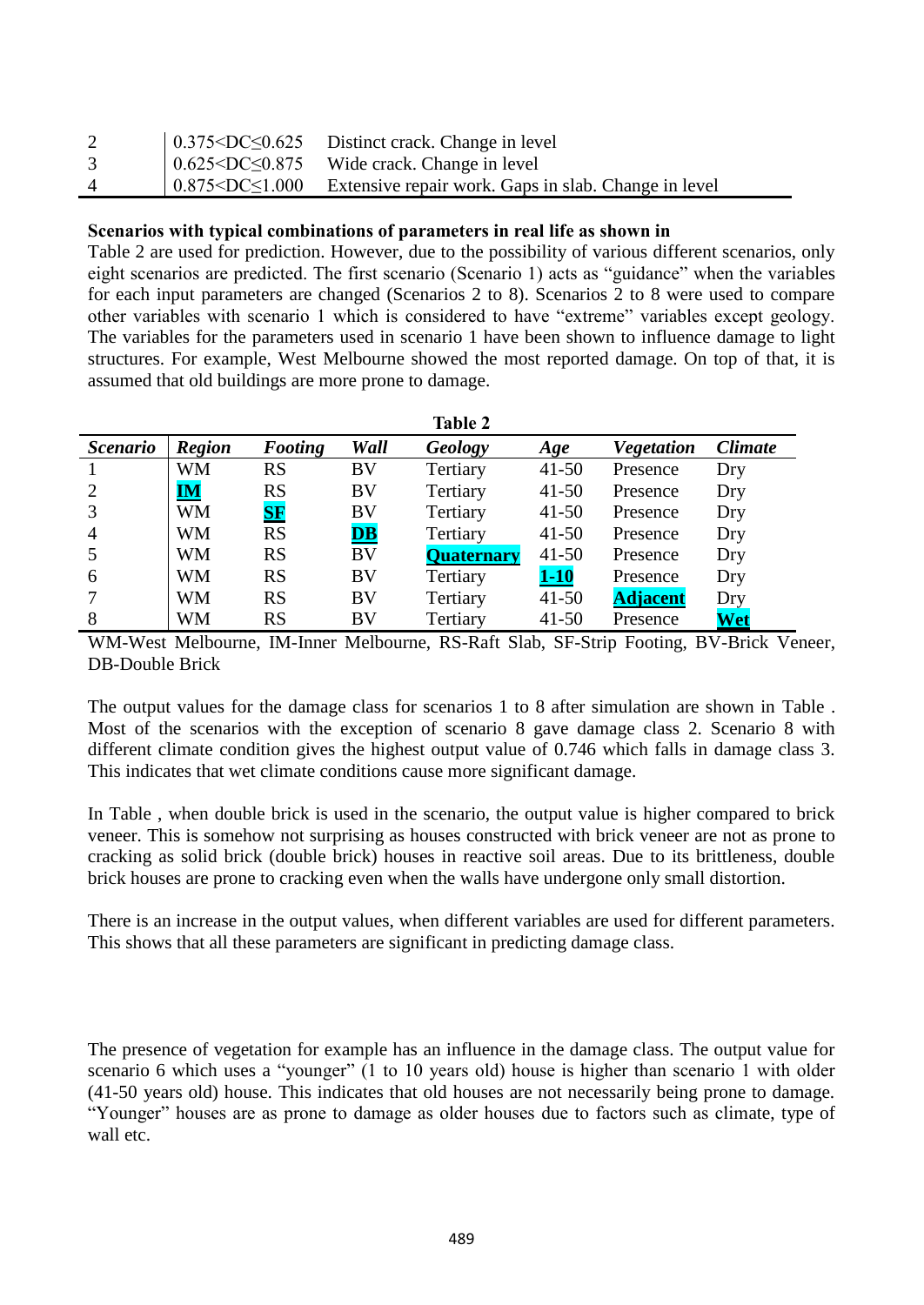<span id="page-5-0"></span>

|                          | <b>Table 3</b>      |                     |
|--------------------------|---------------------|---------------------|
| <i>Scenario</i>          | <b>Output Value</b> | <b>Damage Class</b> |
| 1 (Guidance)             | 0.470               |                     |
| 2 (Different region)     | 0.512               |                     |
| 3 (Different footing)    | 0.481               |                     |
| 4 (Different wall)       | 0.506               |                     |
| 5 (Different geology)    | 0.524               |                     |
| 6 (Different age)        | 0.507               |                     |
| 7 (Different vegetation) | 0.580               |                     |
| 8 (Different climate)    | 0.746               |                     |

#### **5. Conclusion**

Numerous light structures founded on expansive soils in Victoria, Australia suffer from ground movement due to edge heave or under floor drying settlement in the clay beneath them. This movement is caused by swelling and shrinkage of the expansive soils underlying the property. The sole presence of expansive soil is not necessarily the main cause. Other factors such as vegetation, climate factors, types of construction materials and geology type may also contribute to damage. The only solution for other factors that cause damage is to inspect the damage and to make a judgement of the problems since there is no models so far as to predict damage class to light structures. The only available method for the classification of the damage is that in the Australian Standards 2870. However, this method can only be used when damage has already occurred. The model on the other hand, could predict damage before the damage occurred provided that all the parameters needed to use the model are at hand.

The development of this model which predicts damage class of houses is helpful to analyze the long term behavior of light structures on expansive soils in order to enable the government to better maintain social housing building stocks. It is expected that the model could also assist building practitioners and home owners in predicting the damage class of any type of light structures. This will help to identify if any serious and urgent repairs are necessary where immediate actions could be initiated without delay. On top of the actual damage class prediction, the model serve as an essential tool for a better understanding of the parameters that influenced the damage to light structure founded on expansive soils and a practical way of dealing with the problem

#### **6. Acknowledgments**

This paper formed part of the author's PhD thesis. Further details of the literature review, methodology, analysis and other references can be found in [3].

#### **7. References**

- [1] A.W. Page, The serviceability design of low-rise masonry structures, *Progress in Structural Engineering and Materials*, vol. 3, no. 3, pp. 257-267, 2001.
- [2] Canada Mortgage and Housing Corporation , About Your House: Under-standing and dealing with interactions between trees, sensitive clay soils and foundations, *Canada Mortgage and Housing Corporation*, Canada, 2005.
- [3] N.Y. Osman, The Development of a Predictive Damage Condition Model of Light Structures on Expansive Soils using Hybrid Artificial Intelligence Techniques, *PhD thesis*, Swinburne University of Technology, 2007.
- [4] K.J. McManus, D. Lopes, & N.Y. Osman, The influence of drought cycles on the Thornthwaite moisture index contours in Victoria Australia, *An International Conference on Problematic Soils*, Nottingham, United Kingdom, 28 – 30 July 2003, CI-Premier, Singapore pgs 357, 2003.